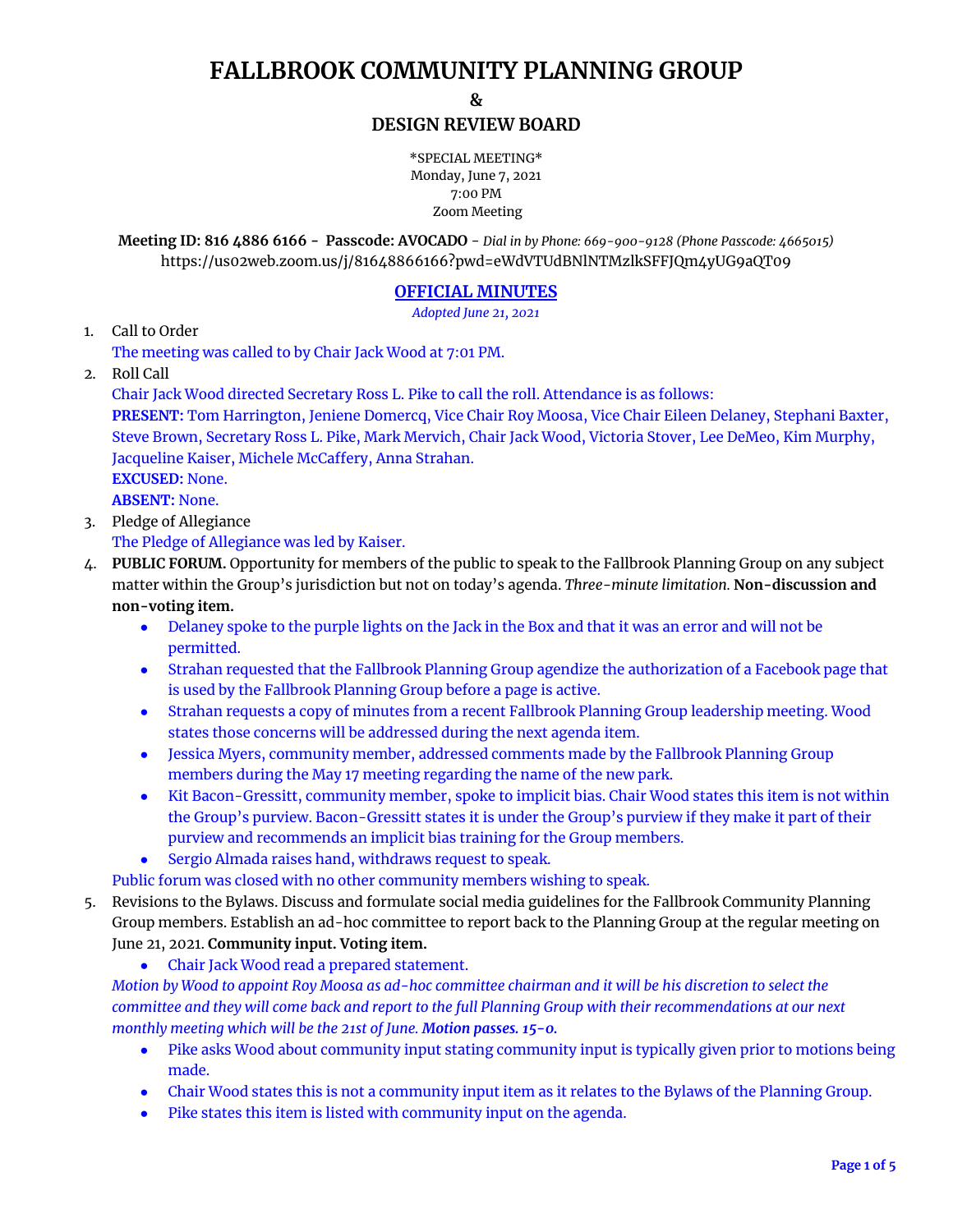- Chair Wood asks the Planning Group to vote on his motion. *Planning Group members begin to vote. Voting stops.*
- Delaney states that discussion be given from the community members regarding approval or disapproval of the motion.
- DeMeo states that community input should be given to the committee and not to the full Planning Group.
- Mervich expresses concern that there may not be enough time for the committee to make a full report and asks if this will be a progress report or a full report.
- Chair Wood states that ad-hoc committees are meant to be temporary; matter is time-sensitive that have caused people to make improper impressions that have to be addressed; the ad-hoc committee will make recommendations that will be voted on at the next meeting.
- Delaney shares information regarding the Bylaw amendment process.
- Strahan asks if the ad-hoc committee will discuss approval of a Facebook page for the Fallbrook Planning Group or only Bylaw amendments.
- Chair Wood says the committee will discuss aspects relating to social media.
- Strahan states that County Counsel informed her that the Group should first authorize a Facebook page that speaks for the entire Planning Group and requests that because a page has already been created by a member of the Fallbrook Planning Group all operations stop until it has been authorized.
- Delaney asks what the problem is.
- Strahan clarifies that speaking with County staff and County Counsel, the recommend that a Facebook representing the Planning Group should be authorized by the entire Planning Group.
- Delaney states she has not spoken with County Counsel.
- Strahan requests a conference call with County staff and the Planning Group to ensure all members are on the same page.
- DeMeo asks Strahan to clarify and states that the Group doesn't have a Facebook page.
- Strahan informs DeMeo that a page exists that represents the Fallbrook Planning Group and is making posts on the Group's behalf.
- Delaney states that at a prior meeting, members begged for a Facebook page and that she created the page.
- Strahan said she didn't beg for a page.
- Delaney states that she created the page at the Chair's direction through the powers as Chair of the Group.
- Chair Wood states that Strahan is going around the leadership of the Group by contacting the County; Group members should not be going to the County.
- Strahan states that after contacting the County, Group members are able to contact the County with questions; Bylaws cannot be more restrictive than the Brown Act; asks how will changes to the Bylaws be made without being more restrictive; recommends that the Group follow guidance to create a list of guidelines for social media so as to not infringe on AB 992 directions.
- Chair Wood states there is a difference of opinion.
- Strahan requests that the difference be worked out.
- Chair Wood states that the guidance will not be more restrictive than I-1 or any other regulations; as it stands right now, members are sharing information without authorization to do so; a committee will create recommendations and then Group members are able to speak to those recommendations at the next meeting.
- Strahan requests that Wood follow up with the County regarding the recommendation that she was given relating to the Facebook page being agendized and authorized by the full Planning Group.
- Chair Wood says no; action must be taken to address social media; he has not given approval to any Group member to speak on behalf of the Group on social media.
- Linda Wilson, community member, requests that community members be a part of this committee.
- Chair Wood says this is a matter of the Bylaws and is not open to interpretation of the public and public input is not a part of the policy-making procedure.
- Delaney clarifies that if the public is permitted to participate in the ad-hoc meeting.
- Chair Wood states that meeting will be open to the public.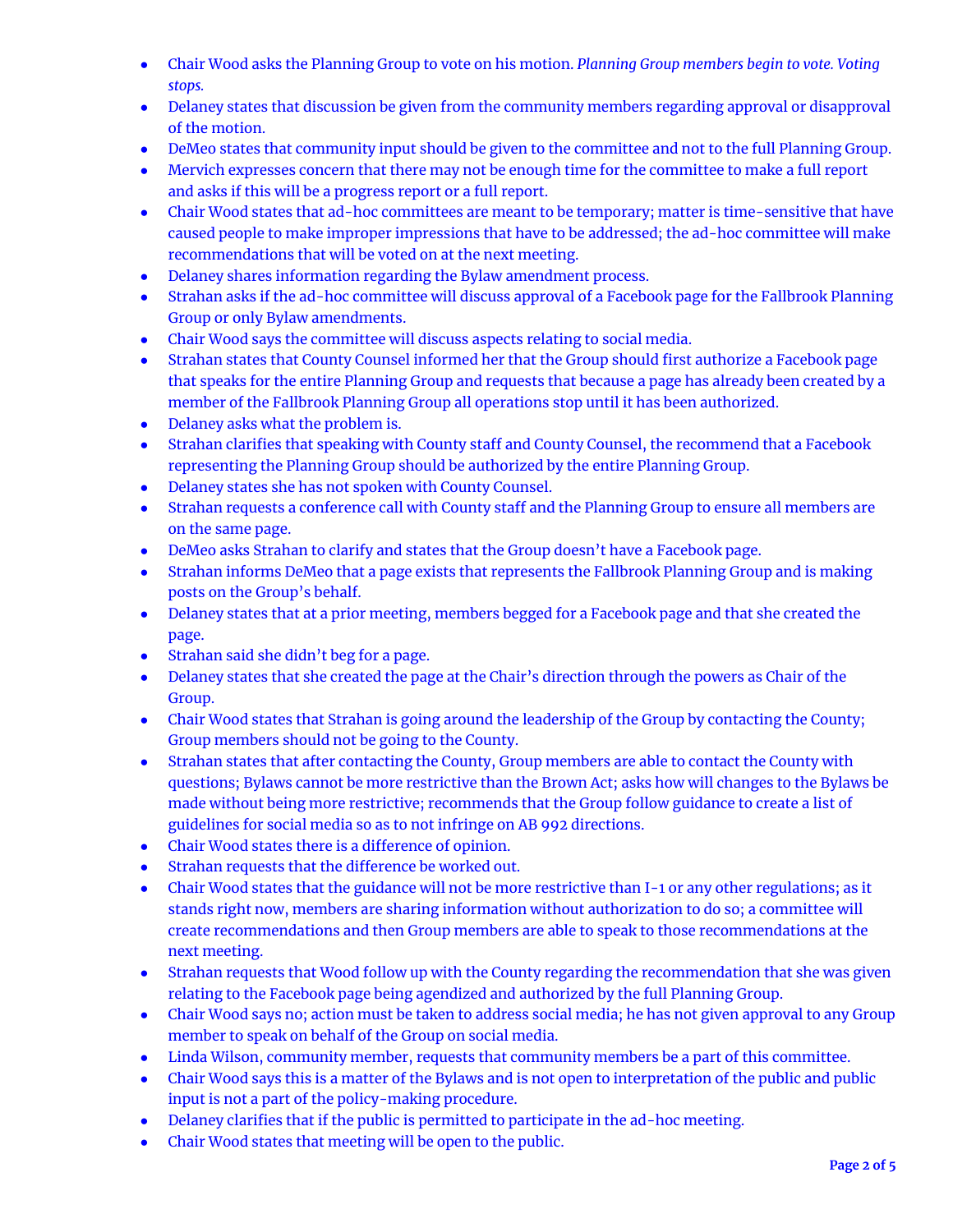- Pike asks Chair Wood recognize the community members with their hands raised that would like to speak.
- Marc Sigmon, community member, applauds this action being taken.
- April Schimke, community member, asks who will be posting until this ad-hoc committee forms its recommendations; is she, a member of the public, able to post information; who will be on the ad-hoc committee meeting to ensure there is balance; applauds new members asking and learning about the policies; states concern that Chair Wood laughed at a member who asked a question.
- Sergio Almada, community member, asks who will be posting information from the Group's Facebook page; concerned that Chair Wood and Vice Chair Delaney laughed at another member's questions; questioned why their is not more community input; this is a public body not a private corporation.
- Jeff Egkan, community member, spoke to a need for more access to information and promotion of Group operations, similar to the North County Fire Protection District; urges public input for the committee. Chair Wood responds that community members may be able to speak at the next Planning Group meeting; public will not be on the committee.
- Pedro Cardenas, community member, asked that the Group conduct their recommendations at this meeting since all members are present. Delaney responds that the agenda only states to create an ad-hoc committee. DeMeo agrees with Delaney.
- Jessica Myers, community member, is concerned that only one member was told to stop posting but others are posting; asked Chair Wood to clarify who can speak on the Planning Group since he stated he has not authorized any member to speak for the Group; asked Chair Wood why Pike was silenced; asked why Group members are not allowed to speak to the County. Chair Wood states that no member is being singled out; the goal is to limit the type of information going out to the public; has not told any member to not post information. Myers asks why there are other comments from Board members when Ross was told not to post; asks why the Group hasn't authorized a Facebook page or website if a board member is already sharing it. Delaney states that I-1 does not address social media and that the Group is taking it one step further to create an online presence; reminds audience that the Group is comprised of volunteers; she created a Facebook page and website for the Planning Group at the direction of Chair Wood; states nobody was told not to share on social media; states there has been over 600 responses to park names for the new park; states Pike shared a survey that was not sanctioned and only got 135 responses; states she has posted to Friends of Fallbrook and created the page under Chair Wood's guidance; advises the community to call the Chamber of Commerce or a Planning Group member for information. Myers states there shouldn't be a requirement to get information to the public as efficiently as possible; questions what the priority level of creating a digital presence when Delaney was able to complete this within a week when she stated it's been in the works for a year and a half; reminds the Group members that though they may be volunteers, Group members chose to run for these positions. Delaney states she ran for land use matters; she personally paid for the website because the County won't reimburse her; if Myers would like to help pay for the website or help with the website, contact Delaney; Group members are volunteers. Myers reminds Delaney that she was elected by the public. Chair Wood states there is no mandate to create a Facebook page or website and requests patience.
- Ben Talley, community member, asked if a simple disclaimer would suffice on posts.
- Robyn Dahlson, community member, spoke to the hostility within the Group and urges teamwork; asks why Pike was thwarted after volunteering to share information on social media; expresses disappointment in the Group; advises the Group to listen to the community. Chair Wood states that he has never advised somebody to not post information on social media; any accusations to the contrary are not true.
- April Schimke, community member, states that Group members are bothered by community input; reminded the Planning Group members that they signed up for this and some even campaigned for the position, and chose to sign up for the positions.
- Kit Bacon-Gressitt, community member, states Bylaws do not preclude public members to serve on an ad-hoc committee; the community appreciates the work done by the Group for the committee; recommends that the public serve on the ad-hoc committee.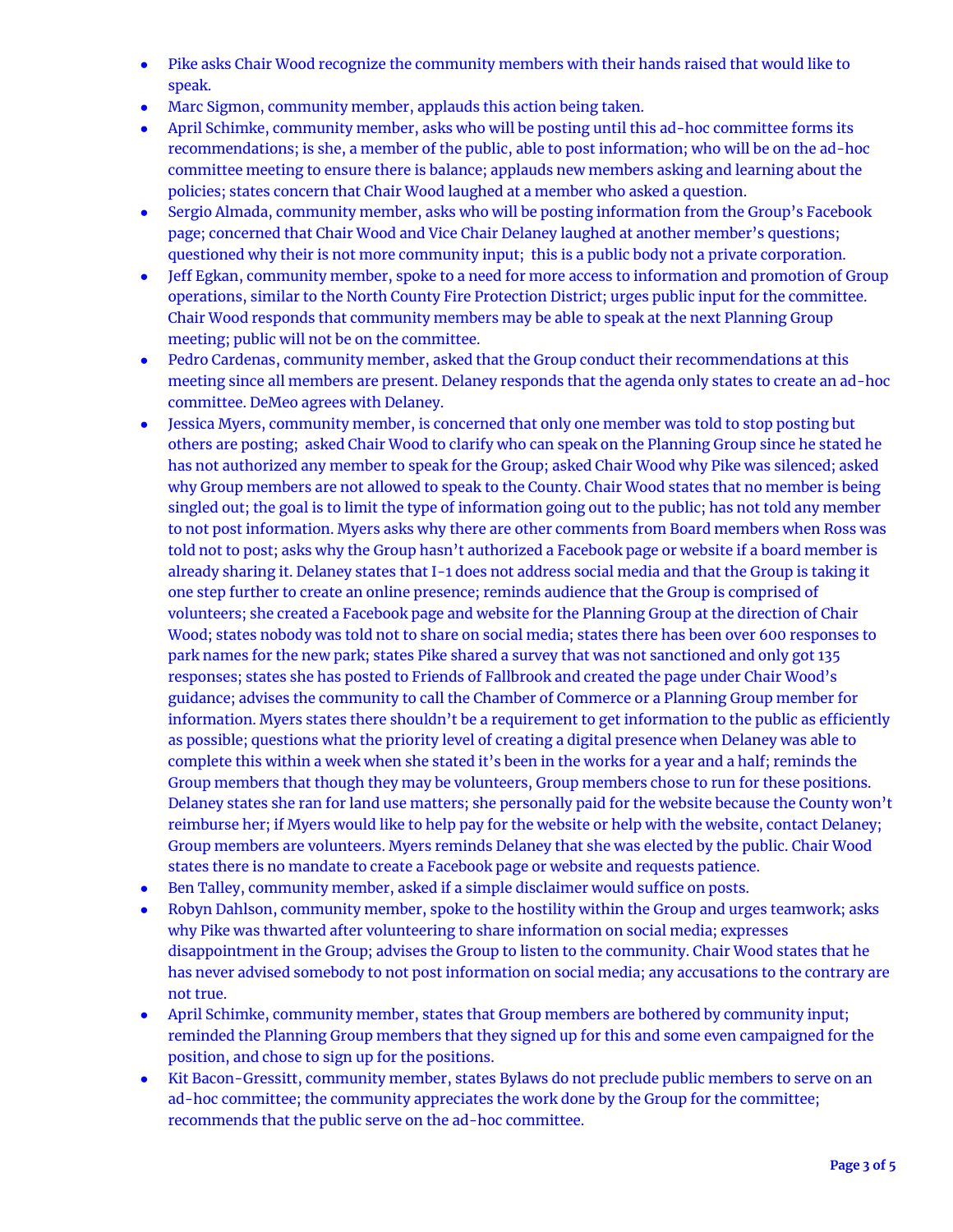- Secretary Pike reports to Chair Wood that there are no other community members with their hands up to speak.
- Harrington recommends that the community be included in the process even if it causes a severe delay; advises social media issues be covered in policies and not Bylaws; if the public isn't able to get involved in the committee, the Group listens to the public at the next meeting.
- Strahan states AB 992 already addressed social media; asks for guidance how the Facebook page will be operated; asks for minutes from the leadership meeting; requests Group approval of a Facebook page; expresses that she felt disrespected by being laughed at by leadership; encourages all members to read AB 992 amendment to the Brown Act regarding social media.
- McCaffery shared that Fallbrook does have a page on the San Diego County website with information relating to the Fallbrook Planning Group.
- Baxter read select comments from Pike's Facebook page that criticized Chair Wood; states there is only a select audience being reached through pages managed by Pike and Strahan; expressed support for Chair Wood; states the Group has been compliant to I-1.
- DeMeo commends the work of the Board; expresses support for Chair Wood and Delaney
- Brown expressed a need for clarification; the previous leadership meeting decided that there was a need to modernize the Group; the Group would not be a Facebook page, only a static website that connects to the County website.
- Moosa states there needs to be guidelines and the need for social media to reach more of the community; community input is needed.
- Murphy calls for the question to end debate. Chair Wood states he will hear from the rest of the Group before voting begins.
- Pike read a prepared statement. Chair Wood disputes the claim that Pike says he was directed to stop posting on social media.
- Moosa expresses concern about why this process is taking so long when it appears all members are wanting social media to be involved in the Group's operations.
- Harrington states the meeting has taken so long because the public wants input; requests the public be involved in the committee.
- *● Following all members being able to speak, voting commences.*
- 6. Adjournment

The meeting adjourned at 9:01 PM.

**NOTE:** The Fallbrook Planning Group occasionally has openings on its Land Use Committee (Chair Eileen Delaney: eileendelaneymail@gmail.com), Circulation Committee (Chair Roy Moosa: 760-723-1181), Parks & Recreation Committee (Chair Stefani Baxter: sbaxter.fcpg@gmail.com), Public Facilities Committee (Chair Roy Moosa: 760-723-1181), and Design Review Committee (Chair Eileen Delaney: eileendelaneymail@gmail.com) for non-elected citizens. *There are currently vacancies on the Circulation Committee, Parks & Recreation Committee, and Public Facilities Committee.* Interested persons are directed to please contact the respective committee chair. This is a preliminary agenda. If any changes are made, a final agenda will be posted at the Fallbrook Chamber of Commerce (111 S Main Avenue) at least 72 hours prior to the meeting as well as in the digital Dropbox (bit.ly/FallbrookPlanningGroup). To sign up for notifications for the digital Dropbox, please contact Ross L. Pike (rosslpike.fallbrook@qmail.com) or visit bit.ly/FallbrookPlanningGroup.

### **PREPARED STATEMENT BY CHAIR JACK WOOD**

Before we get into creating an ad hoc committee on tonight's agenda, I want to give you some background information.

I along with 2<sup>nd</sup> vice chair, Eileen Delaney, had a conference call with our County liaison, Jessica Turner and County Council Randall regarding Planning Group's use of Social Media. In view of the County not having a specific policy regarding Planning Group member's use of Social media, it was recommended that we form an ad-hoc committee to amend our bylaws to address this issue.

In no uncertain terms I want to assure the Planning Group members and the public that I, nor any one on the Planning Group would restrict an individual's right to the first amendment right of free speech.